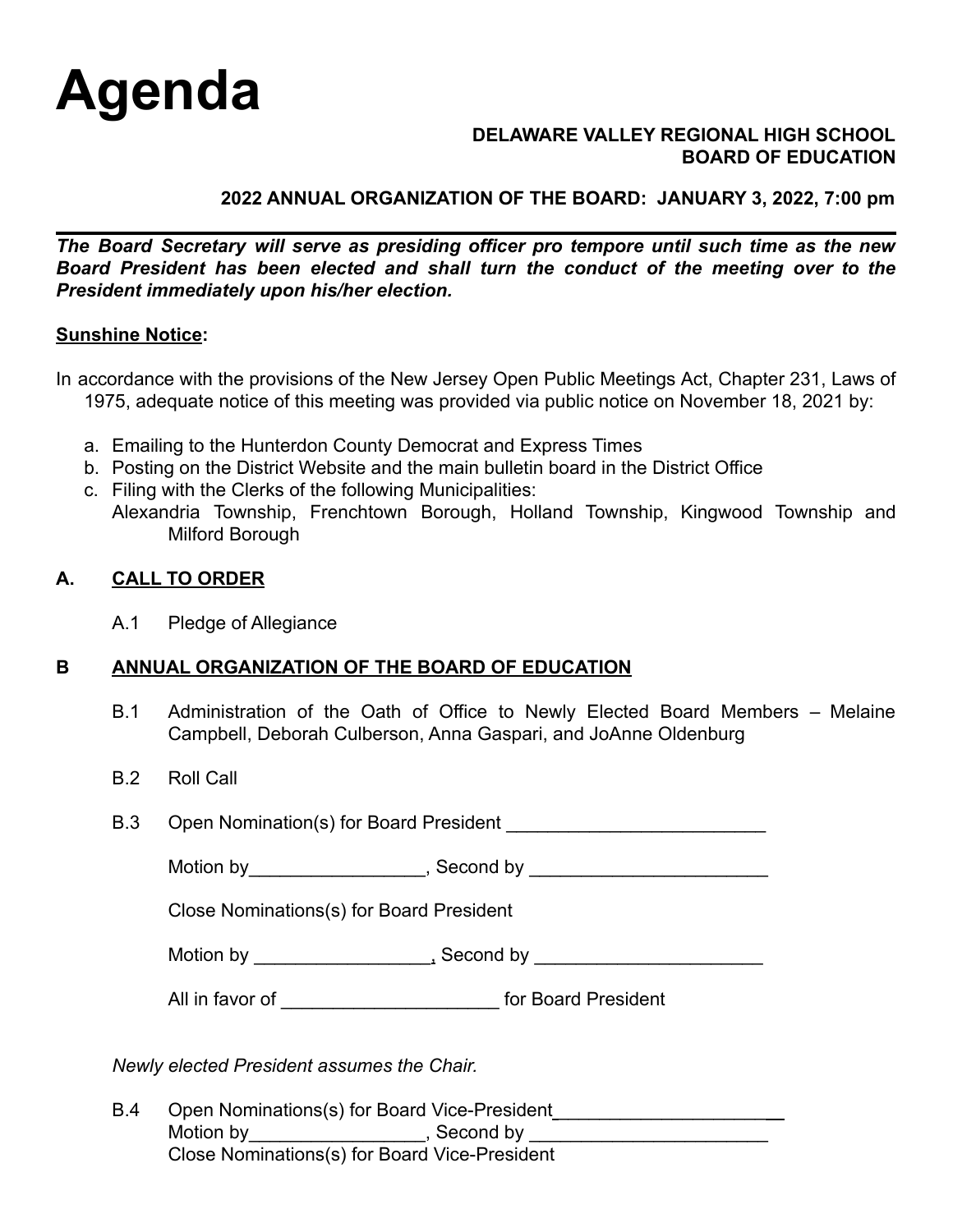Motion by \_\_\_\_\_\_\_\_\_\_\_\_\_\_\_\_\_, Second by \_\_\_\_\_\_\_\_\_\_\_\_\_\_\_\_\_\_\_\_\_\_

All in favor of **All in favor of All in favor of All in favor of All in favor of All in favor of All in favor of All in favor of All in favor of All in favor of All in favor of All in favor of** *All* **in** 

B.5 Motion to establish the following committees:

Personnel Committee: Meets one (1) week prior to Board meeting – Monday, 5:00 pm

Operations Committee: Meets 2nd Wednesday of the month – 6:00 pm

Education/Student Affairs Committee: Meets one (1) week prior to the Board meeting – Monday, 6:00 pm

Finance Committee: Meets night of the Board meeting – Monday, 5:45 pm

Negotiations Committee: Meets as required.

Policy Committee: Meets as required.

B.6 Motion to approve the following 2022 delegates/representatives from the Board of Education:

Hunterdon County ESC Representative: Hunterdon County School Boards Association/Alternate: New Jersey School Boards Association Delegate/Alternate: Hunterdon County Vocational Advisory Board/Alt: Legislative Chairperson:

B.7 Motion to approve the following 2022 appointments/reappointments:

| 504 Officer                       | Sandra Morisie                                 |
|-----------------------------------|------------------------------------------------|
| <b>Accounting Software System</b> | <b>CDK Systems</b>                             |
| <b>Affirmative Action Officer</b> | Fogarty & Hara                                 |
| <b>AHERA Consultant</b>           | <b>RK Environmental</b>                        |
| <b>Anti-Bullying Specialists</b>  | Scott Woodland                                 |
| <b>Anti-Bullying Specialists</b>  | <b>Heather Eckhert</b>                         |
| <b>Anti-Bullying Committee</b>    | <b>Stephanie Vorilas</b>                       |
| <b>Anti-Bullying Committee</b>    | Marrissa Geary                                 |
| <b>Architect of Record</b>        | Gianforcaro Architects, Engineers and Planners |
| Asbestos Management Officer       | <b>Arnold Stang</b>                            |
| <b>Attendance Officer</b>         | Michelle Fisher/Carol Puha                     |
| <b>Bond Counsel</b>               | Wilentz, Goldman & Spitzer                     |
|                                   |                                                |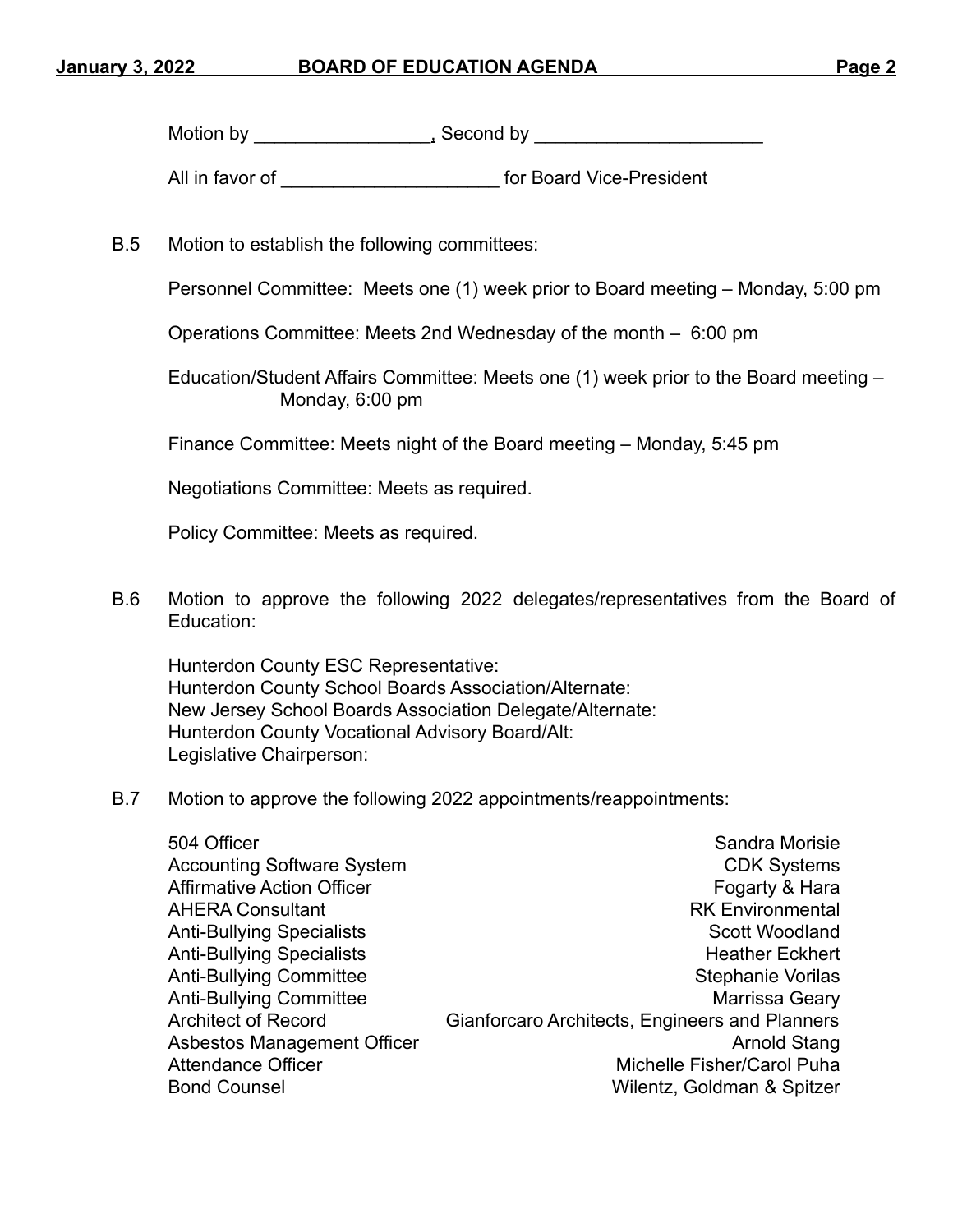Board Secretary Teresa O'Brien Chemical Hygiene Officer Stacy Grady Stacy Grady Drinking Water Compliance Manager McGowan Well Water Management Financial Advisory Services **Phoenix Advisors, LLC** Health Insurance Broker Brown & Brown Metro HIB Coordinator Sandra Morisie HIB Specialist Scott Woodland Homeless Liaison **Kristina Sterbenc** Kristina Sterbenc Home Instruction Coordinator Sandra Morisie Sandra Morisie **I&RS Coordinator** Kristina Sterbenc Indoor Air Quality Designee Arnold Stang Insurance Agent of Record **Brown & Brown Metro** Brown Metro Integrated Pest Management (IPM) Coordinator **Arnold Stang** IPM Program Consultant Cavanaugh's Pest Services Lead Testing Program Manager Arnold Stang Official Newspapers **Material Accord County Democrat** Express Times and Star Ledger Payroll Services **Payroll Services R&L Payroll Services**, Inc. Personnel Software System CDK Systems Policy Service Provider **Strauss Esmay Policy Strauss Esmay** Public Agency Compliance Officer Teresa O'Brien Public Records Custodian **Teresa O'Brien** Qualified Purchasing Agent Teresa O'Brien Right-to-Know Training and Compliance RK Occupational & Environmental, Inc. Right to Know Officer Arnold Stang Arnold Stang Safety Team Coordinator **Broadus Davis** Broadus Davis School Attorney **Fogarty & Hara** School Auditor **BKC, CPAs, PC** School Physician School Physician St. Luke's Health Network Sports Physician **Dr. Nicholas Avallone** School Safety Specialist Matt Cirigliano Security Monitoring Services Security Systems Treasurer of School Monies **Raymond Krov** Raymond Krov Water Testing Mater Testing Agra Environmental Laboratory Services

B.8 Motion to approve the following 2022 Board Meeting dates:

January 18, 2022\* (Superintendent Search) January 24, 2022 February 28, 2022 March 21, 2022\* April 25, 2022 May 9, 2022\* (Special Meeting) May 23, 2022 June 27, 2022 August 22, 2022 September 26, 2022 October 24, 2022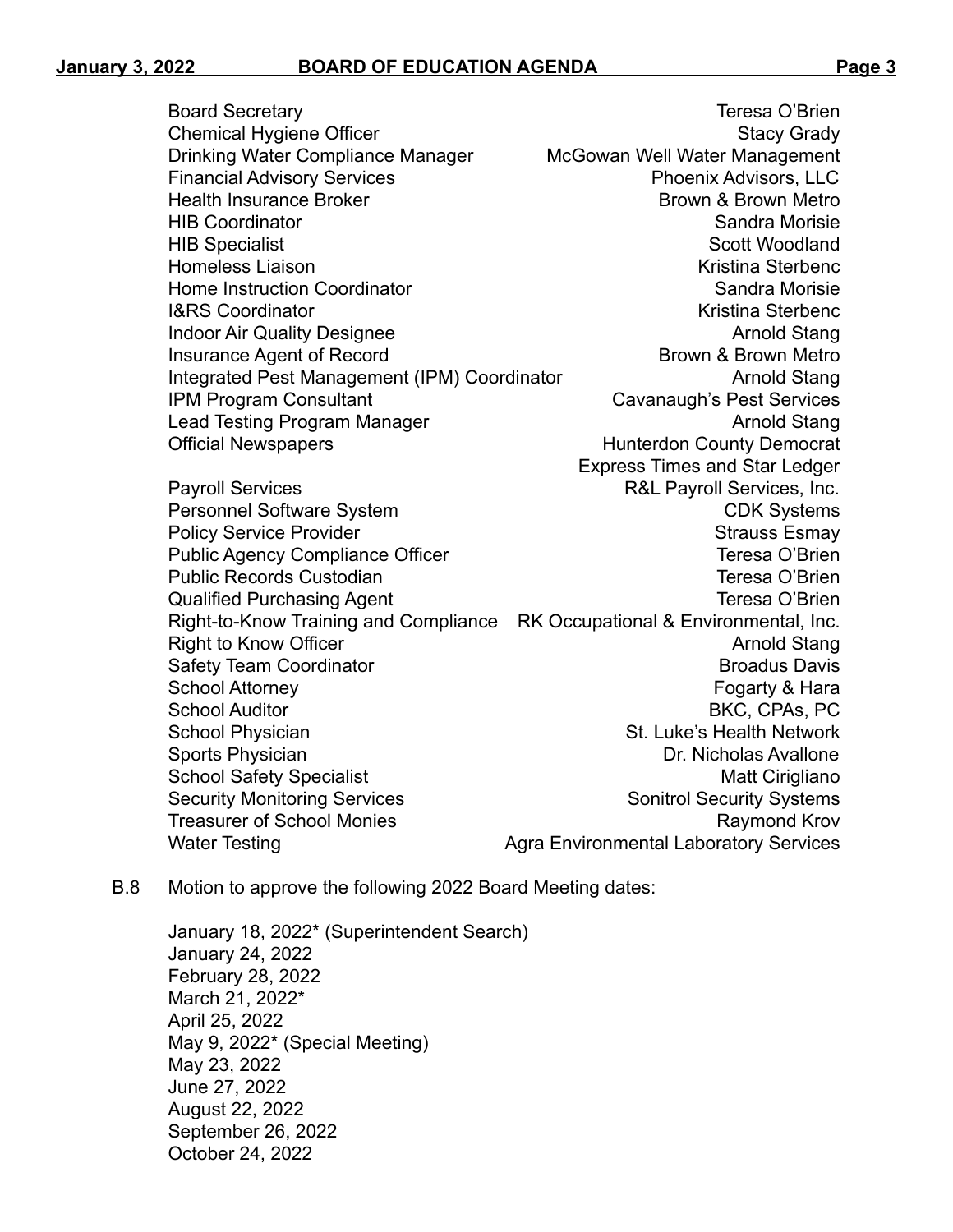November 28, 2022 December 19, 2022\*

Meetings will be held on the fourth Monday of the month, except where noted\*.

TIME AND LOCATION OF MEETING:  $7:00 \text{ P.M.}$ Delaware Valley Regional High School Cafeteria 19 Senator Stout Road, Frenchtown, NJ 08825

- B.9 Motion to establish the 2022 Petty Cash Account in the amount of \$1,000 with a maximum reimbursement of \$100 to any individual on any one occasion.
- B.10 Motion to authorize the following signatures on the 2022 accounts maintained by the Board of Education:
	- 1) General Account Investors Bank (3 signatures required) Board President, Board Secretary and Treasurer of School Monies
	- 2) Cafeteria Account Investors Bank (3 signatures required) Board President, Board Secretary and Treasurer of School Monies
	- 3) Payroll Account Investors Bank (2 signatures required) Board Secretary and Treasurer of School Monies
	- 4) Payroll Agency Account Investors Bank (2 signatures required) Board Secretary and Treasurer of School Monies
	- 5) Unemployment Trust Account Investors Bank (2 signatures requires) Board Secretary and Treasurer of School Monies
	- 6) Petty Cash Account Investors Bank (2 signatures required) Board Secretary and Superintendent
	- 7) Student Activities Account Investors Bank (2 signatures required) Board Secretary and Principal
	- 8) Game Officials Account Investors Bank (2 signatures required) Athletic Director, Athletic Business Manager and Board Secretary
	- 9) Scholarship Account Investors Bank (2 signatures required) Board Secretary and Superintendent

Scholarship Funds: Virginia Butkowski Leo Rest Deborah Llabres Math Scholarship Joey Karabin - Athletic Breiner - Holtmeier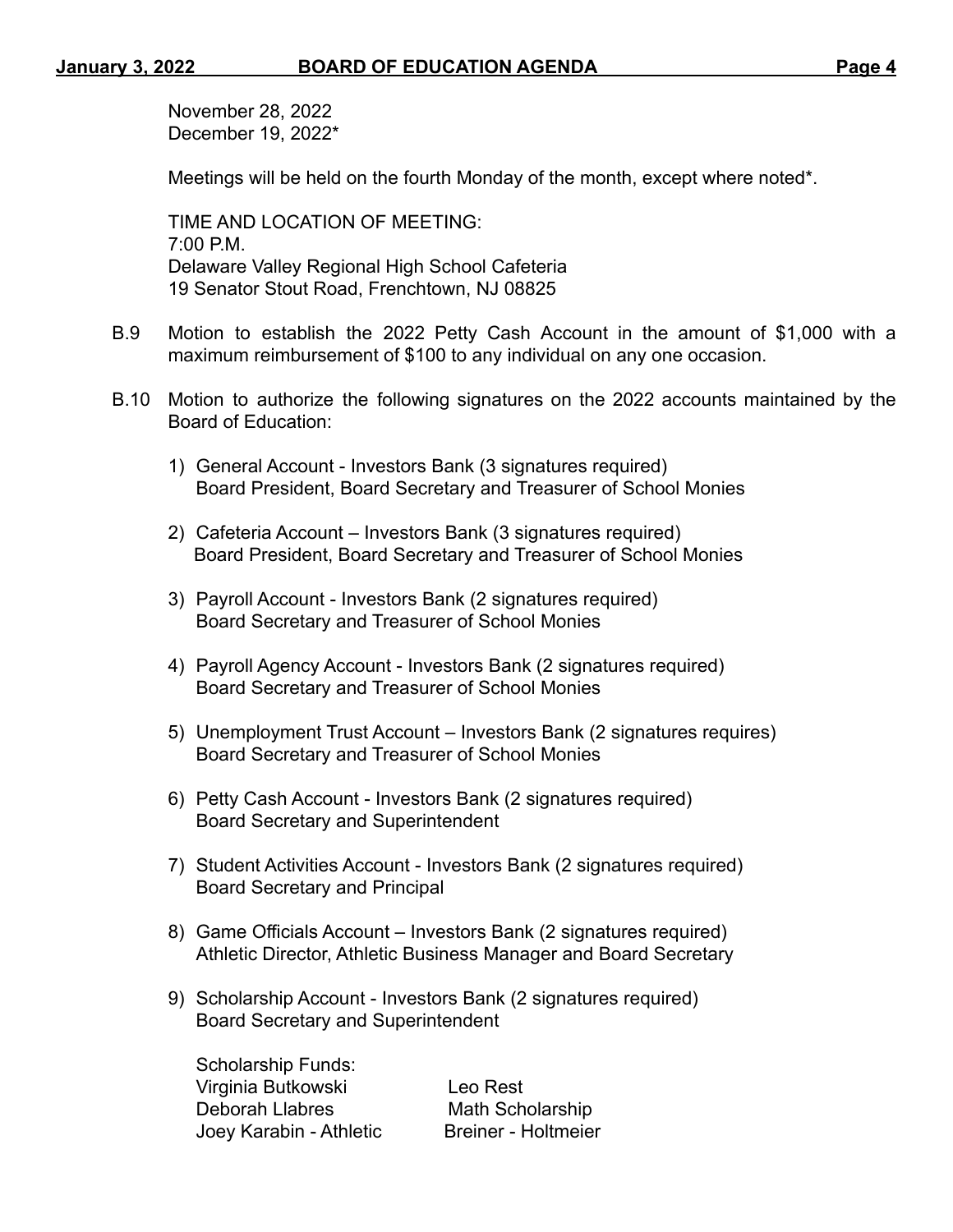- 10)Summer Pay Account Investors Bank (2 signatures required) Board Secretary and Treasurer of School Monies
- 11)FSA Account Investors Bank Board Secretary and Treasurer of School Monies
- B.11 Motion to approve the following resolution designating the depository of record:

BE IT RESOLVED that Investors Bank be designated as the depository of record for the Delaware Valley Regional High School Board of Education accounts;

BE IT FURTHER RESOLVED that investments can be secured in any other bank holding a current certificate of eligibility from the State of New Jersey Banking Association.

- B.12 Motion to designate School Funds Investor as Board Secretary/Business Administrator pursuant to 17:12B-241.
- B.13 Motion to approve the existing policies, by-laws, and administrative procedures of the Delaware Valley Regional High School Board of Education.
- B.14 Motion to approve the existing curriculum and textbooks and instructional materials.
- B.15 Motion to approve the New Jersey minimum chart of accounts.
- B.16 Motion to authorize certified school personnel to collect and maintain the following types of pupil records as required by N.J.A.C. 6A:32-7.1 et seq:
	- Personal data identifying each pupil enrolled in the district including pupil's name, address, telephone number, date of birth, name of parent(s)/guardian(s), citizenship, gender, standardized assessments, grades, attendance, classes attended, grade level completed, and year completed.
	- Daily attendance;
	- Description of pupil progress, including grade level, according to evaluation system used by the district;
	- History and status of physical health per state regulations;
	- Special education records pursuant to relevant rules and laws;
	- All other records required by the New Jersey State Board of Education.
- B.17 Reading of School Board Code of Ethics Board President

Pursuant to with N.J.S.A. 12-21 et seq., the Board of Education shall discuss the Board Member Code of Ethics annually at a regularly scheduled public meeting. Each member shall sign documentation that he/she has received a copy of it and has read and understood it.

B.18 Motion to authorize the Superintendent in conjunction with the Business Administrator/Board Secretary to approve line item transfers as necessary between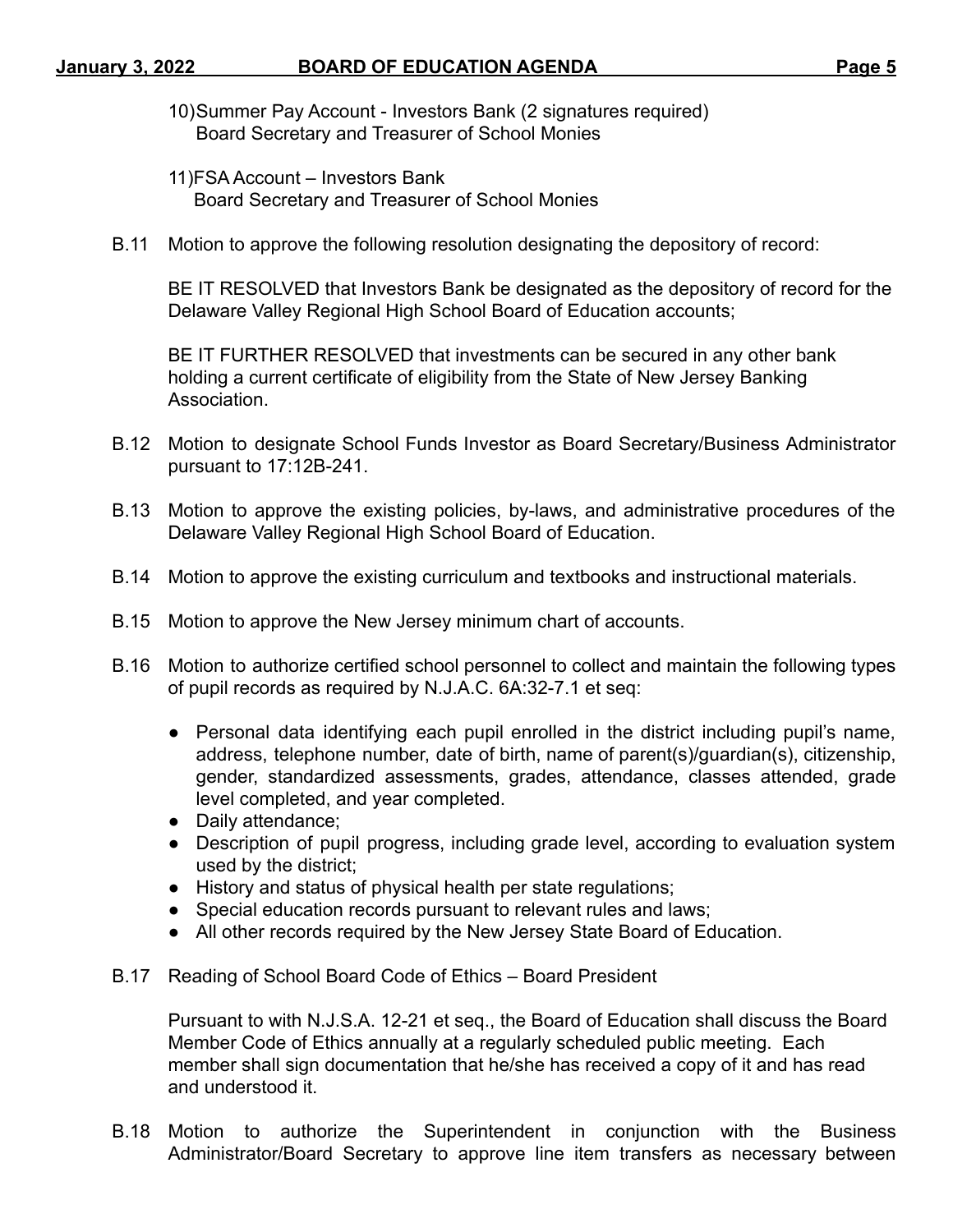board meetings and such transfers shall be reported to the Board of Education, ratified and duly recorded in the minutes of the next regular meeting, pursuant to N.J.S.A 18A:22-8.1.

- B.19 Motion to authorize the Business Administrator/Board Secretary to approve the payment of bills between board meetings pursuant to N.J.S.A. 18A:19-4.1. Such warrants shall be presented to the board at the next Regular Business Meeting for ratification.
- B.20 Motion to approve the following resolution authorizing bid/quote thresholds:

WHEREAS the procurement Law 18A:18A-2, was signed into law by former Governor Whitman and became effective on April 17, 2000, and;

WHEREAS 18A:18A-2 provides that a board of education shall assign the authority, responsibility and accountability for the purchasing activity of the board of education to a person who shall have the power to prepare advertisements, to advertise for and receive bids and to award contracts as permitted by this chapter, and;

WHEREAS 18A:18A-3 provides that contracts, awarded by the purchasing agent that do not exceed in the aggregate in a contract year the bid threshold may be awarded by the purchasing agent without advertising for bids when so authorized by board resolution, and;

WHEREAS, 18A:18A-3 also authorizes a board of education to establish a bid threshold of \$44,000 if they employ a qualified purchasing agent as determined by the Department of Community Affairs, and;

WHEREAS 18A:18A-37, c. provides that all contracts that are in the aggregate less than 15% (\$6,600) of the bid threshold may be awarded by the purchasing agent without soliciting competitive quotations if so authorized by Board resolution.

NOW THEREFORE BE IT RESOLVED, that the Delaware Valley Regional High School District Board of Education pursuant to the statutes cited above hereby appoints Teresa O'Brien, School Business Administrator/Board Secretary as its duly authorized purchasing agent, and is duly assigned the authority and responsibility for the purchasing activity of the Delaware Valley Regional High School District, and;

BE IT FURTHER RESOLVED, that Teresa O'Brien is hereby authorized to award contracts on behalf of the Delaware Valley Regional High School District Board of Education that are in the aggregate less than 15% (\$6,600) of the bid threshold without soliciting competitive quotations, and;

BE IT FURTHER RESOLVED, that Teresa O'Brien is hereby authorized to seek competitive quotations, when applicable and practicable and award such contracts when they in the aggregate exceed 15% of the bid threshold but less than the established bid threshold, and;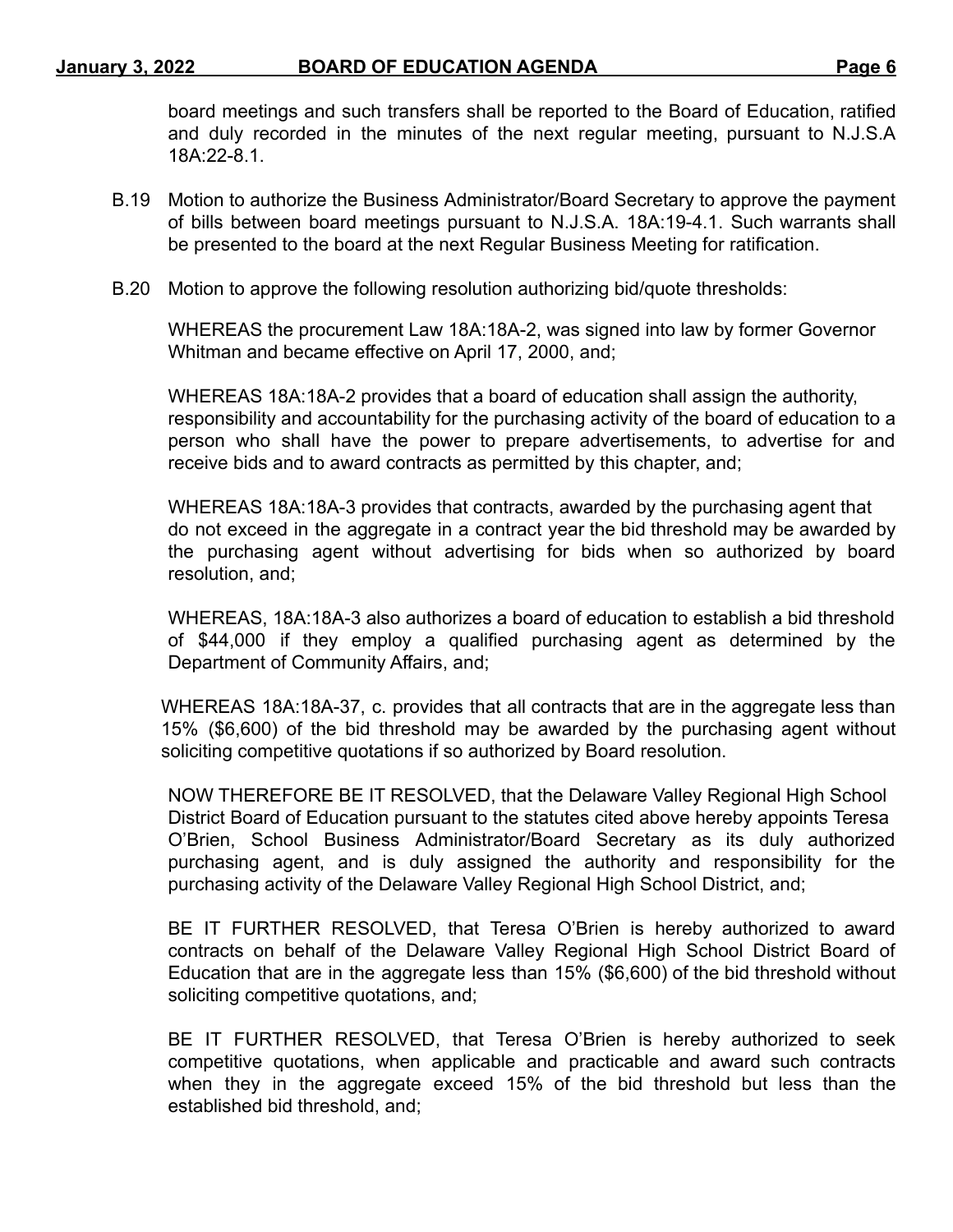BE IT FURTHER RESOLVED, that Teresa O'Brien is hereby authorized as a qualified purchasing agent as determined by the Department of Community Affairs and holds a certificate attesting to same which authorizes her to issue contracts up to \$44,000 without soliciting competitive bids.

B.21 Motion to approve the following resolution authorizing state contract purchases:

WHEREAS, Title 18A:18A-10 provides that, a board of education without advertising for bids, or after having rejected all bids obtained pursuant to advertising therefore, by resolution may purchase any goods or services pursuant to a contract or contracts for such goods or services entered into on behalf of the State by the Division of Purchase and Property, and;

WHEREAS, the Delaware Valley Regional High School District has the need, on a timely basis, to procure goods and services utilizing state contracts, and;

WHEREAS, the Delaware Valley Regional High School District desires to authorize its purchasing agent to make any and all purchases necessary to meet the needs of the school district throughout the school year.

NOW, THEREFORE, BE IT RESOLVED, that the Delaware Valley Regional High School District Board of Education does hereby authorize Teresa O'Brien, the district purchasing agent to make purchases of goods and services entered into on behalf by the State of New Jersey, Division of Purchase and Property utilizing its approved state contract vendor list.

B.22 Motion to approve the following 403(b) and 457(b) plan providers and to designate PlanConnect as the Tax Sheltered Annuity Third Party Administrator:

> AXA Equitable (Pre-tax and Roth) Lincoln Investments MetLife **VALIC**

B.23 Motion to approve membership in the following Cooperative Purchasing Agreements:

Education Data Services - Supplies, Services and Skilled Trades Hunterdon County Education Services Commission Educational Services Commission of New Jersey Morris County Cooperative Pricing Council

B.24 Annual Regular Business Travel Limit per Employee

Pursuant to the provisions of N.J.A.C. 6A:23A-7.3(b) and board policy, the Board of Education authorizes an annual maximum amount per employee not to exceed \$1,500 for regular business travel only for which prior Board approval is not required.